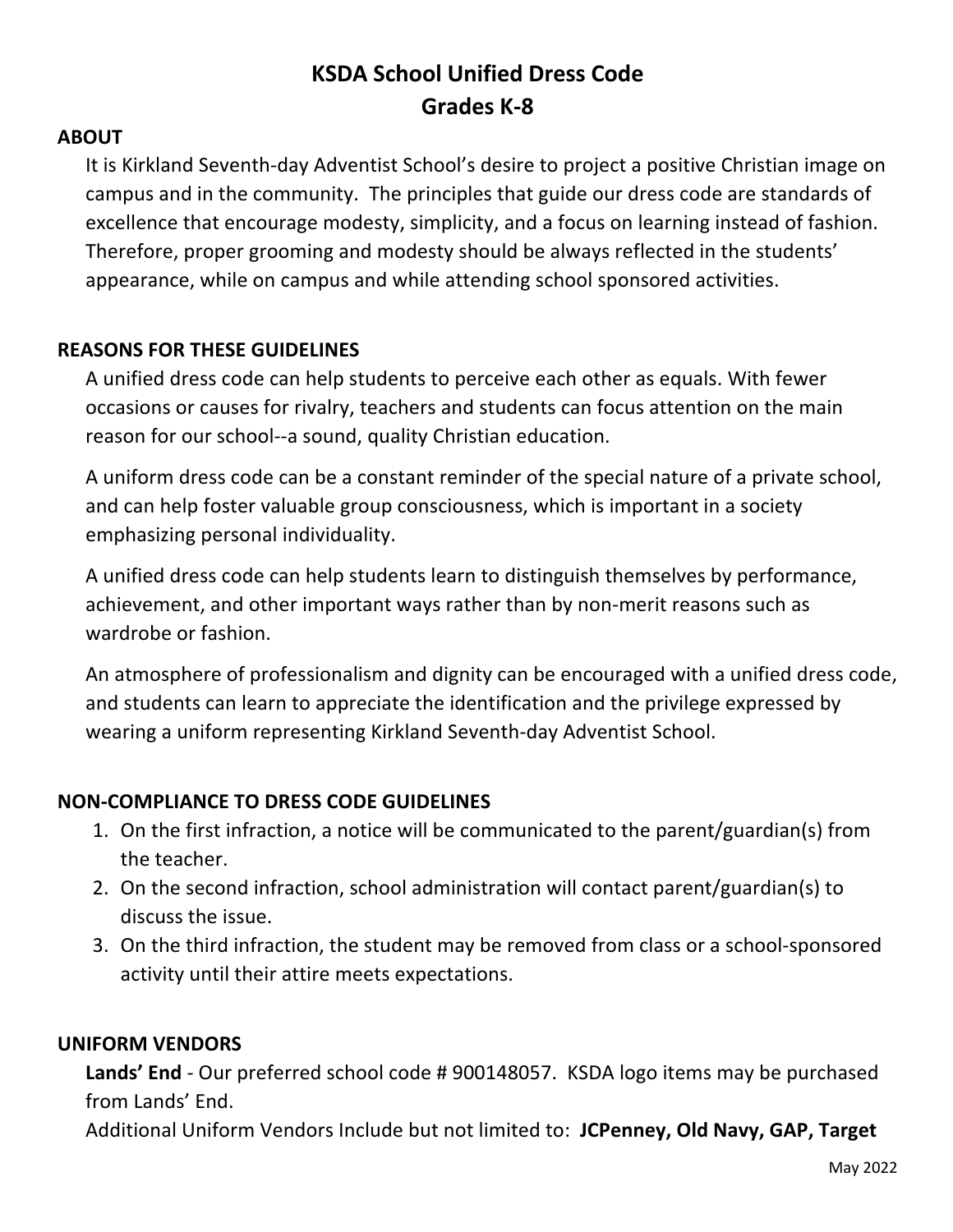## **SCHOOL DRESS CODE SPECIFICS**

## **UPPER BODY CLOTHING**

- COLLARED POLO/OXFORD SHIRT long or short-sleeved allowed
- SWEATERS Cardigan/V-neck and Crew neck allowed
- Sweatshirts *may be worn over collared polo if additional warmth is necessary.*

# **Approved Plain SOLID\* colors for upper body clothing: LIGHT BLUE, WHITE, RED, and CLASSIC NAVY BLUE**

*\*No designs, emblems, insignias, monograms, or logos except for the KSDA school logo or School Shark logo.*

#### **LOWER BODY CLOTHING**

- PANTS chino pants/uniform allowed. Jeggings are not allowed.
- WALKING SHORTS chino pants/uniform allowed.
- SKIRTS/SKORTS/JUMPERS/DRESSES (girls) must be knee length when standing, even with leggings or tights.

# **Approved Plain SOLID colors for lower body clothing: KHAKI or CLASSIC NAVY BLUE Approved Plain SOLID color for leggings or tights: CLASSIC NAVY BLUE**

*ALL Clothing should be of proper fit. Sagging or skin-tight-fitting pants are not permitted.*

## **ACCESSORIES**

- **Caps/Hats/Hoods/Sunglasses** are not to be worn within school buildings.
- **Face coverings** (medical masks, N95) should be of SOLID COLOR with no designs.
- **Jewelry** Simple, stud earrings may be worn. Body piercing is not permitted except for pierced ears for females. No other jewelry is permitted.
- **Hair** must be natural in color, clean, and neat.
- **Shoes** If shoes have laces, they must be laced up and tied. Closed toed shoes required. Athletic shoes are *required* to participate in P.E. Classes. Flip-flops are not allowed.

**PICTURES** of acceptable dress code attire are available as described in these guidelines.

#### **PLEASE REVIEW THESE GUIDELINES and DISCUSS THEM WITH YOUR STUDENT.**